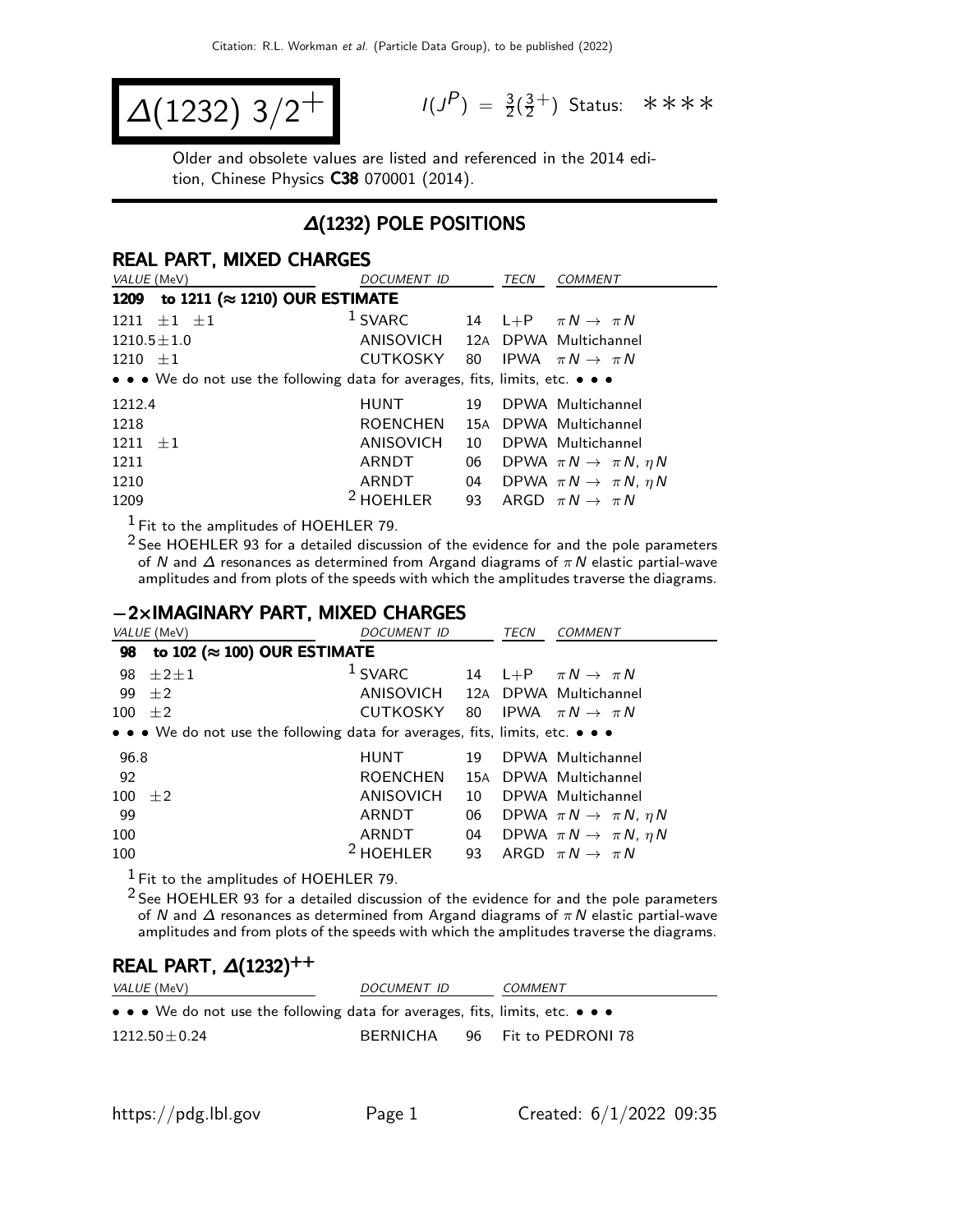# $-2\times$ IMAGINARY PART,  $\Delta(1232)^{++}$

| VALUE (MeV)                                                                                                                           | DOCUMENT ID COMMENT                                |    |  |                      |  |
|---------------------------------------------------------------------------------------------------------------------------------------|----------------------------------------------------|----|--|----------------------|--|
| • • • We do not use the following data for averages, fits, limits, etc. • • •                                                         |                                                    |    |  |                      |  |
| $97.37 \pm 0.42$                                                                                                                      | BERNICHA                                           |    |  | 96 Fit to PEDRONI 78 |  |
| REAL PART, $\Delta(1232)^+$                                                                                                           |                                                    |    |  |                      |  |
| VALUE (MeV)                                                                                                                           | DOCUMENT ID TECN COMMENT                           |    |  |                      |  |
| • • • We do not use the following data for averages, fits, limits, etc. • • •                                                         |                                                    |    |  |                      |  |
| 1211 $\pm 1$ to 1212 $\pm 1$<br>$1206.9 \pm 0.9$ to $1210.5 \pm 1.8$ MIROSHNIC 79 Fit photoproduction                                 | HANSTEIN 96 DPWA $\gamma N \to \pi N$              |    |  |                      |  |
| $-2\times$ IMAGINARY PART, $\Delta(1232)^+$                                                                                           |                                                    |    |  |                      |  |
| VALUE (MeV)<br><b>Contract Contract State</b>                                                                                         | DOCUMENT ID TECN COMMENT                           |    |  |                      |  |
| • • • We do not use the following data for averages, fits, limits, etc. • • •                                                         |                                                    |    |  |                      |  |
| 102 $\pm 2$ to 99 $\pm$ 2<br>$111.2 \pm 2.0$ to $116.6 \pm 2.2$ MIROSHNIC 79 Fit photoproduction                                      | <sup>1</sup> HANSTEIN 96 DPWA $\gamma N \to \pi N$ |    |  |                      |  |
| $1$ The second (lower) value of HANSTEIN 96 here goes with the second (higher) value of<br>the real part in the preceding data block. |                                                    |    |  |                      |  |
| REAL PART, $\Delta(1232)^{0}$                                                                                                         |                                                    |    |  |                      |  |
| <u>DOCUMENT</u> ID COMMENT<br>VALUE (MeV)                                                                                             |                                                    |    |  |                      |  |
| • • • We do not use the following data for averages, fits, limits, etc. • • •                                                         |                                                    |    |  |                      |  |
| $1213.20 \pm 0.66$                                                                                                                    | BERNICHA                                           |    |  | 96 Fit to PEDRONI 78 |  |
| $-2\times$ IMAGINARY PART, $\Delta(1232)^{0}$                                                                                         |                                                    |    |  |                      |  |
| VALUE (MeV)                                                                                                                           | DOCUMENT ID COMMENT                                |    |  |                      |  |
| • • • We do not use the following data for averages, fits, limits, etc. • • •                                                         |                                                    |    |  |                      |  |
| $104.10 \pm 1.01$                                                                                                                     | <b>BERNICHA</b>                                    | 96 |  | Fit to PEDRONI 78    |  |

# ∆(1232) ELASTIC POLE RESIDUES

# ABSOLUTE VALUE, MIXED CHARGES

| VALUE (MeV)                                                                   | DOCUMENT ID                     |    | TECN | <b>COMMENT</b>                               |
|-------------------------------------------------------------------------------|---------------------------------|----|------|----------------------------------------------|
| 49 to 52 ( $\approx$ 50) OUR ESTIMATE                                         |                                 |    |      |                                              |
| 50 $\pm 1$ $\pm 1$                                                            | $1$ SVARC                       |    |      | 14 L+P $\pi N \rightarrow \pi N$             |
| $51.6 \pm 0.6$                                                                | ANISOVICH 12A DPWA Multichannel |    |      |                                              |
| 53 $\pm 2$                                                                    | CUTKOSKY 80                     |    |      | IPWA $\pi N \rightarrow \pi N$               |
| • • • We do not use the following data for averages, fits, limits, etc. • • • |                                 |    |      |                                              |
| 46                                                                            | <b>ROENCHEN</b>                 |    |      | 15A DPWA Multichannel                        |
| 52                                                                            | ARNDT                           | 06 |      | DPWA $\pi N \rightarrow \pi N$ , $\eta N$    |
| 53                                                                            | ARNDT                           |    |      | 04 DPWA $\pi N \rightarrow \pi N$ , $\eta N$ |
| 50                                                                            | HOEHLER                         | 93 |      | ARGD $\pi N \rightarrow \pi N$               |
| <b>PHASE, MIXED CHARGES</b>                                                   |                                 |    |      |                                              |
| VALUE $(^\circ)$                                                              | DOCUMENT ID                     |    | TECN | <b>COMMENT</b>                               |
| $-48$ to $-45$ ( $\approx$ $-46$ ) OUR ESTIMATE                               |                                 |    |      |                                              |
| $-46 \pm 1 \pm 1$                                                             | $1$ SVARC                       |    |      | 14 L+P $\pi N \rightarrow \pi N$             |
| $-46 \pm 1$                                                                   | ANISOVICH                       |    |      | 12A DPWA Multichannel                        |
| $-47\pm1$                                                                     | CUTKOSKY                        | 80 |      | IPWA $\pi N \rightarrow \pi N$               |
| https://pdg.lbl.gov                                                           | Page 2                          |    |      | Created: $6/1/2022$ 09:35                    |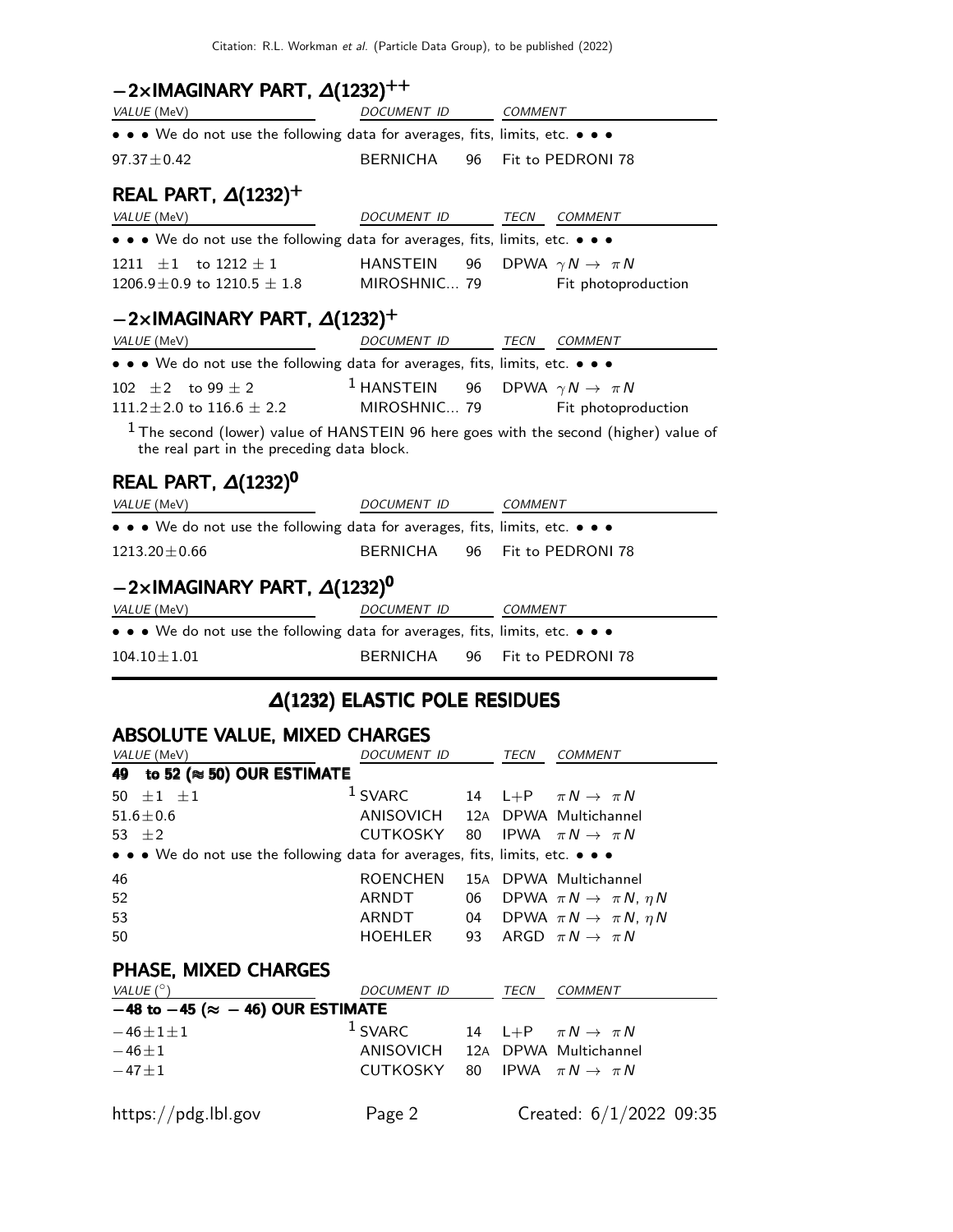• • • We do not use the following data for averages, fits, limits, etc. • • •

| $-36$ | ROENCHEN 15A DPWA Multichannel |  |                                              |
|-------|--------------------------------|--|----------------------------------------------|
| $-47$ | ARNDT                          |  | 06 DPWA $\pi N \rightarrow \pi N$ , $\eta N$ |
| $-47$ | ARNDT                          |  | 04 DPWA $\pi N \rightarrow \pi N$ , $\eta N$ |
| $-48$ | HOEHLER                        |  | 93 ARGD $\pi N \rightarrow \pi N$            |
|       |                                |  |                                              |

1 Fit to the amplitudes of HOEHLER 79.

# ∆(1232) BREIT-WIGNER MASSES

#### MIXED CHARGES

| VALUE (MeV)                                                                   | <b>DOCUMENT ID</b>                     |                 | <b>TECN</b> | <b>COMMENT</b>                            |  |  |  |
|-------------------------------------------------------------------------------|----------------------------------------|-----------------|-------------|-------------------------------------------|--|--|--|
| 1230                                                                          | to 1234 ( $\approx$ 1232) OUR ESTIMATE |                 |             |                                           |  |  |  |
| $1230.8 \pm 0.4$                                                              | $1$ HUNT                               | 19              |             | DPWA Multichannel                         |  |  |  |
| 1228 $\pm 2$                                                                  | ANISOVICH                              | 12A             |             | DPWA Multichannel                         |  |  |  |
| $1233.4 \pm 0.4$                                                              | $1$ ARNDT                              | 06              |             | DPWA $\pi N \rightarrow \pi N$ , $\eta N$ |  |  |  |
| 1232 $\pm 3$                                                                  | <b>CUTKOSKY</b>                        | 80              |             | IPWA $\pi N \rightarrow \pi N$            |  |  |  |
| 1233 $\pm 2$                                                                  | <b>HOEHLER</b>                         | 79              |             | IPWA $\pi N \rightarrow \pi N$            |  |  |  |
| • • • We do not use the following data for averages, fits, limits, etc. • • • |                                        |                 |             |                                           |  |  |  |
| $1231.1 \pm 0.2$                                                              | $1$ SHRESTHA                           |                 |             | 12A DPWA Multichannel                     |  |  |  |
| 1230 $\pm 2$                                                                  | ANISOVICH                              | 10              |             | DPWA Multichannel                         |  |  |  |
| $1232.9 \pm 1.2$                                                              | ARNDT                                  | 04              |             | DPWA $\pi N \rightarrow \pi N$ , $\eta N$ |  |  |  |
| $1228 \pm 1$                                                                  | PENNER                                 |                 |             | 02C DPWA Multichannel                     |  |  |  |
| <sup>1</sup> Statistical error only.                                          |                                        |                 |             |                                           |  |  |  |
| $\Delta(1232)^{++}$ MASS                                                      |                                        |                 |             |                                           |  |  |  |
| VALUE (MeV)                                                                   | DOCUMENT ID                            |                 | <b>TECN</b> | <b>COMMENT</b>                            |  |  |  |
| • • • We do not use the following data for averages, fits, limits, etc. • • • |                                        |                 |             |                                           |  |  |  |
| $1230.55 \pm 0.20$                                                            | <b>GRIDNEV</b>                         | 06              |             | DPWA $\pi N \rightarrow \pi N$            |  |  |  |
| $1231.88 \pm 0.29$                                                            | <b>BERNICHA</b>                        | 96              |             | Fit to PEDRONI 78                         |  |  |  |
| $1230.5 \pm 0.2$                                                              | ABAEV                                  | 95              |             | IPWA $\pi N \rightarrow \pi N$            |  |  |  |
| $1230.9 \pm 0.3$                                                              | косн                                   | 80 <sub>B</sub> |             | IPWA $\pi N \rightarrow \pi N$            |  |  |  |
| $1231.1 \pm 0.2$                                                              | PEDRONI                                | 78              |             | $\pi N \rightarrow \pi N$ 70–370 MeV      |  |  |  |

# $\Delta(1232)^+$  MASS

| VALUE (MeV)                                                                                                           | DOCUMENT ID                      | COMMENT |
|-----------------------------------------------------------------------------------------------------------------------|----------------------------------|---------|
| $\bullet \bullet \bullet$ We do not use the following data for averages, fits, limits, etc. $\bullet \bullet \bullet$ |                                  |         |
| $1234.9 \pm 1.4$                                                                                                      | MIROSHNIC 79 Fit photoproduction |         |

# $\Delta(1232)^{0}$  MASS

| <i>VALUE</i> (MeV)                                                            | DOCUMENT ID    |      | TECN    | COMMENT                               |  |  |  |
|-------------------------------------------------------------------------------|----------------|------|---------|---------------------------------------|--|--|--|
| • • • We do not use the following data for averages, fits, limits, etc. • • • |                |      |         |                                       |  |  |  |
| $1231.3 \pm 0.6$                                                              |                |      |         | BREITSCHOP06 CNTR Using new CHEX data |  |  |  |
| $1233.40 \pm 0.22$                                                            | GRIDNEV        |      |         | 06 DPWA $\pi N \rightarrow \pi N$     |  |  |  |
| $1234.35 \pm 0.75$                                                            | BERNICHA       |      | 96 — 10 | Fit to PEDRONI 78                     |  |  |  |
| 1233.1 $\pm$ 0.3                                                              | ABAEV          | 95   |         | IPWA $\pi N \rightarrow \pi N$        |  |  |  |
| 1233.6 $\pm$ 0.5                                                              | KOCH           |      |         | 80B IPWA $\pi N \rightarrow \pi N$    |  |  |  |
| 1233.8 $\pm$ 0.2                                                              | <b>PEDRONI</b> | 78 — |         | $\pi N \rightarrow \pi N$ 70–370 MeV  |  |  |  |
|                                                                               |                |      |         |                                       |  |  |  |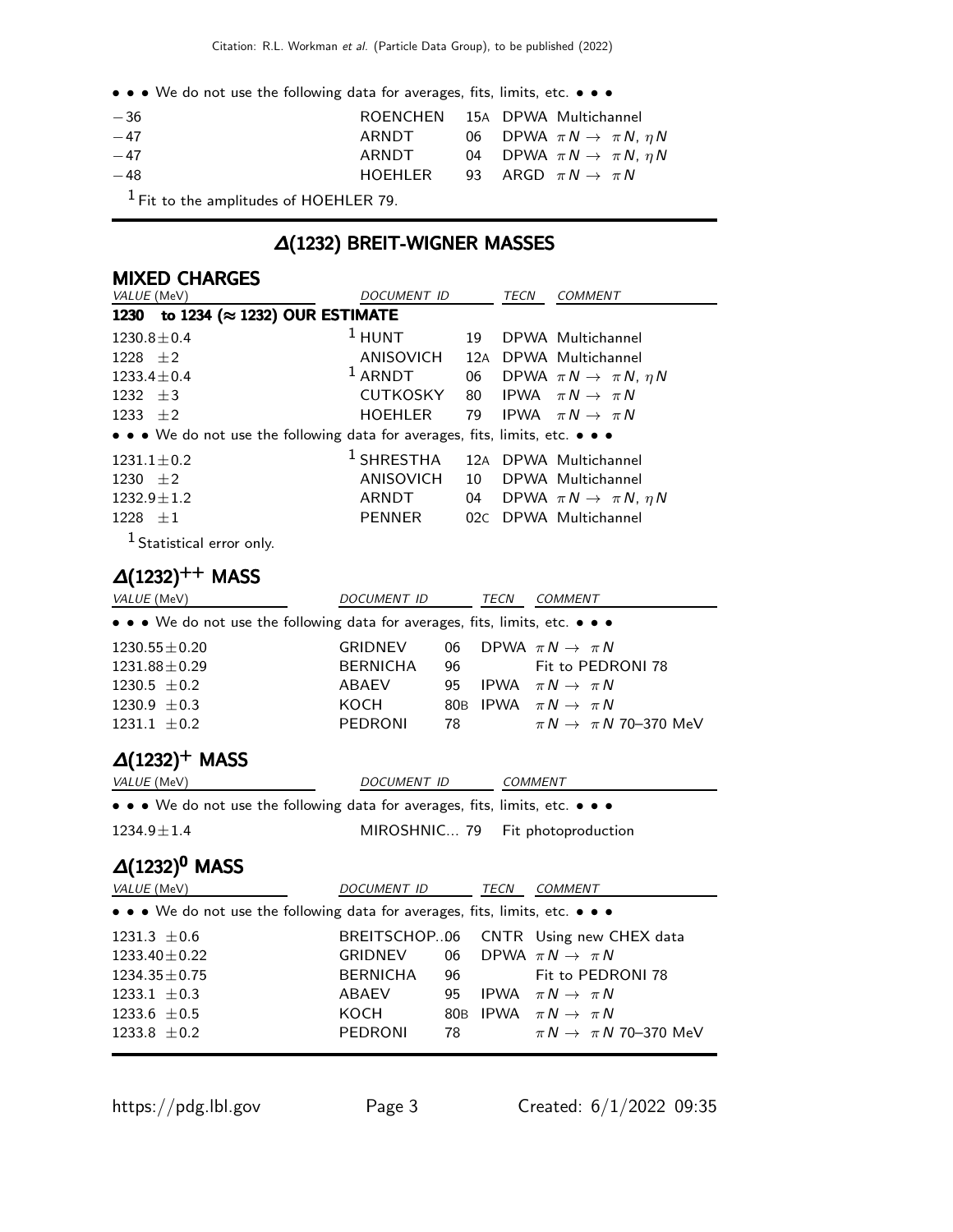#### $m_{\Delta^0} - m_{\Delta^{++}}$

| <i>VALUE</i> (MeV)                                                                                                          | DOCUMENT ID     |     | TECN | COMMENT                           |
|-----------------------------------------------------------------------------------------------------------------------------|-----------------|-----|------|-----------------------------------|
| • • • We do not use the following data for averages, fits, limits, etc. • • •                                               |                 |     |      |                                   |
| $2.86 \pm 0.30$                                                                                                             | <b>GRIDNEV</b>  | 06. |      | DPWA $\pi N \rightarrow \pi N$    |
| $2.25 \pm 0.68$                                                                                                             | <b>BERNICHA</b> | 96  |      | Fit to PEDRONI 78                 |
| $2.6 + 0.4$                                                                                                                 | ABAEV           |     |      | 95 IPWA $\pi N \rightarrow \pi N$ |
| $2.7 + 0.3$                                                                                                                 | $1$ PEDRONI     | 78  |      | See the masses                    |
| <sup>1</sup> Using $\pi^{\pm} d$ as well, PEDRONI 78 determine $(M^{-} - M^{++}) + (M^{0} - M^{+})/3 =$<br>$4.6 + 0.2$ MeV. |                 |     |      |                                   |

# ∆(1232) BREIT-WIGNER WIDTHS

# MIXED CHARGES

| VALUE (MeV)                                                                   | DOCUMENT ID                                 |    | TECN | <b>COMMENT</b>                            |
|-------------------------------------------------------------------------------|---------------------------------------------|----|------|-------------------------------------------|
| 114 to 120 (≈ 117) OUR ESTIMATE                                               |                                             |    |      |                                           |
| $110.9 \pm 0.8$                                                               | $1$ HUNT                                    | 19 |      | DPWA Multichannel                         |
| 110 $\pm$ 3                                                                   | ANISOVICH                                   |    |      | 12A DPWA Multichannel                     |
| $118.7 \pm 0.6$                                                               | $1$ ARNDT                                   | 06 |      | DPWA $\pi N \rightarrow \pi N$ , $\eta N$ |
| 120 $\pm 5$                                                                   | <b>CUTKOSKY</b>                             |    |      | 80 IPWA $\pi N \rightarrow \pi N$         |
| 116 $\pm$ 5                                                                   | HOEHLER                                     |    |      | 79 IPWA $\pi N \rightarrow \pi N$         |
| • • • We do not use the following data for averages, fits, limits, etc. • • • |                                             |    |      |                                           |
| $113.0 \pm 0.5$                                                               | <sup>1</sup> SHRESTHA 12A DPWA Multichannel |    |      |                                           |
| 112 $\pm 4$                                                                   | ANISOVICH                                   | 10 |      | DPWA Multichannel                         |
| $118.0 \pm 2.2$                                                               | ARNDT                                       | 04 |      | DPWA $\pi N \rightarrow \pi N$ , $\eta N$ |
| $106 + 1$                                                                     | PENNER                                      |    |      | 02C DPWA Multichannel                     |
|                                                                               |                                             |    |      |                                           |

1 Statistical error only.

# $\Delta(1232)^{++}$  WIDTH

| <i>VALUE</i> (MeV)                                                                                                    | DOCUMENT ID        |    | TECN        | <b>COMMENT</b>                       |  |  |
|-----------------------------------------------------------------------------------------------------------------------|--------------------|----|-------------|--------------------------------------|--|--|
| $\bullet \bullet \bullet$ We do not use the following data for averages, fits, limits, etc. $\bullet \bullet \bullet$ |                    |    |             |                                      |  |  |
| 112.2 $\pm$ 0.7                                                                                                       | <b>GRIDNEV</b>     | 06 |             | DPWA $\pi N \rightarrow \pi N$       |  |  |
| $109.07 \pm 0.48$                                                                                                     | <b>BERNICHA</b>    | 96 |             | Fit to PEDRONI 78                    |  |  |
| 111.0 $\pm 1.0$                                                                                                       | KOCH               |    |             | 80B IPWA $\pi N \rightarrow \pi N$   |  |  |
| 111.3 $\pm$ 0.5                                                                                                       | <b>PEDRONI</b>     | 78 |             | $\pi N \rightarrow \pi N$ 70–370 MeV |  |  |
| $\Delta(1232)^+$ WIDTH<br>VALUE (MeV)                                                                                 | <b>DOCUMENT ID</b> |    |             | <b>COMMENT</b>                       |  |  |
| • • • We do not use the following data for averages, fits, limits, etc. • • •                                         |                    |    |             |                                      |  |  |
| MIROSHNIC 79 Fit photoproduction<br>$131.1 \pm 2.4$                                                                   |                    |    |             |                                      |  |  |
| $\Delta(1232)^{0}$ WIDTH                                                                                              |                    |    |             |                                      |  |  |
| VALUE (MeV)                                                                                                           | DOCUMENT ID        |    | <b>TECN</b> | <b>COMMENT</b>                       |  |  |
| $\bullet \bullet \bullet$ We do not use the following data for averages, fits, limits, etc. $\bullet \bullet \bullet$ |                    |    |             |                                      |  |  |
| $112.5 \pm 1.9$                                                                                                       | BREITSCHOP06       |    |             | CNTR Using new CHEX data             |  |  |
| 116.9 $\pm$ 0.7                                                                                                       | <b>GRIDNEV</b>     | 06 |             | DPWA $\pi N \rightarrow \pi N$       |  |  |
| $117.58 \pm 1.16$                                                                                                     | <b>BERNICHA</b>    | 96 |             | Fit to PEDRONI 78                    |  |  |
| 113.0 $\pm 1.5$                                                                                                       | KOCH               |    |             | 80B IPWA $\pi N \rightarrow \pi N$   |  |  |
| $117.9 \pm 0.9$                                                                                                       | <b>PEDRONI</b>     | 78 |             | $\pi N \rightarrow \pi N$ 70–370 MeV |  |  |
|                                                                                                                       |                    |    |             |                                      |  |  |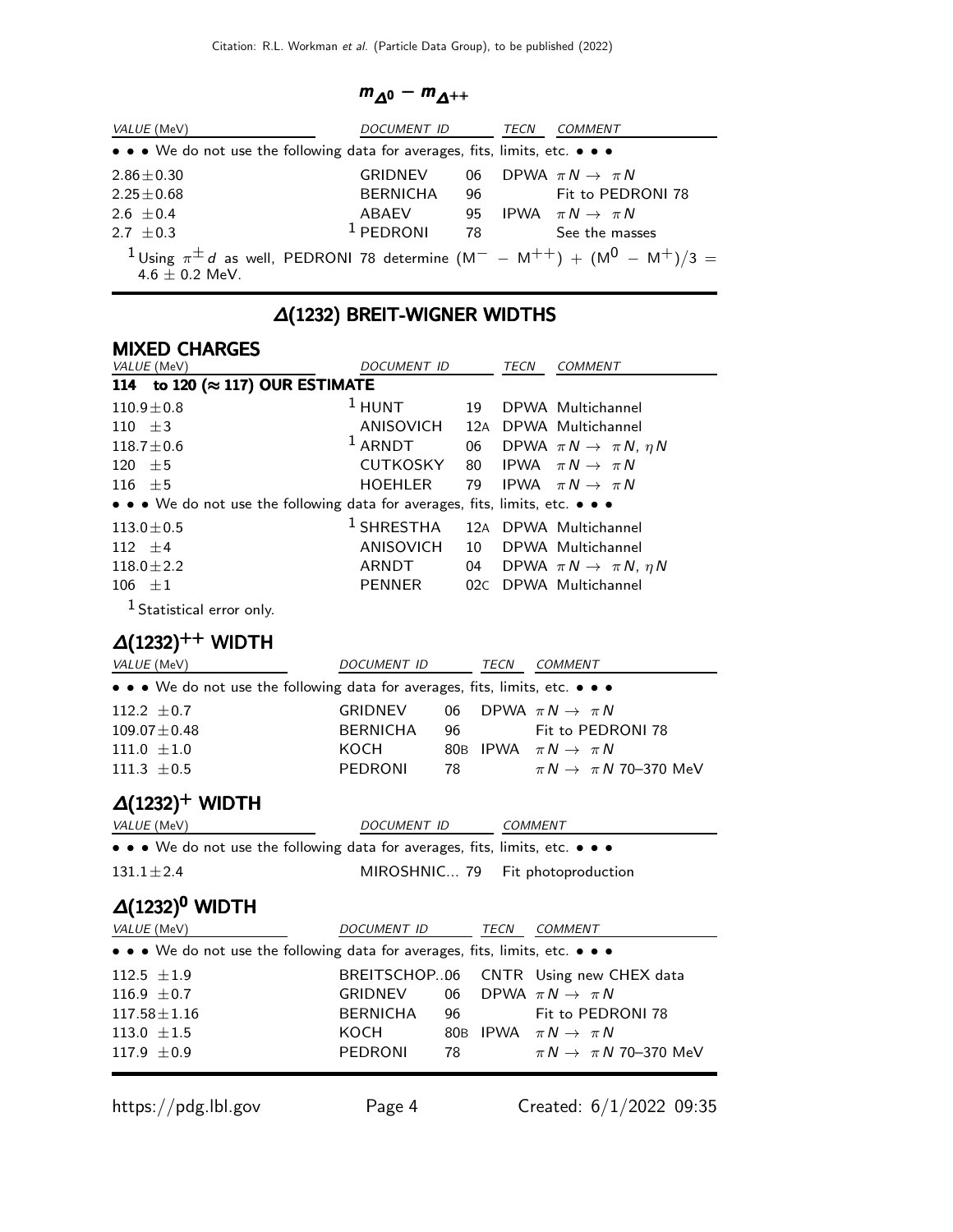### $\Delta^0$ - $\Delta^{++}$  WIDTH DIFFERENCE

| <i>VALUE</i> (MeV)                                                                                                    | DOCUMENT ID     |    | TECN | COMMENT                           |
|-----------------------------------------------------------------------------------------------------------------------|-----------------|----|------|-----------------------------------|
| $\bullet \bullet \bullet$ We do not use the following data for averages, fits, limits, etc. $\bullet \bullet \bullet$ |                 |    |      |                                   |
| $4.66 \pm 1.0$                                                                                                        | GRIDNEV         |    |      | 06 DPWA $\pi N \rightarrow \pi N$ |
| $8.45 \pm 1.11$                                                                                                       | <b>BERNICHA</b> | 96 |      | Fit to PEDRONI 78                 |
| 5.1 $\pm 1.0$                                                                                                         | ABAEV           | 95 |      | IPWA $\pi N \rightarrow \pi N$    |
| $6.6 + 1.0$                                                                                                           | PEDRONI         | 78 |      | See the widths                    |

### ∆(1232) DECAY MODES

The following branching fractions are our estimates, not fits or averages.

|                  | Mode                         | Fraction $(\Gamma_i/\Gamma)$   |
|------------------|------------------------------|--------------------------------|
| $\mathbf{1}_{1}$ | $N\pi$                       | $\frac{0}{2}$<br>99.4          |
| $\Gamma_2$       | $N\gamma$                    | $0.55 - 0.65 \%$               |
| $\Gamma_3$       | $N\gamma$ , helicity $=$ 1/2 | $0.11 - 0.13 \%$               |
| $\Gamma_{4}$     | $N\gamma$ , helicity $=$ 3/2 | $0.44 - 0.52 \%$               |
| $\Gamma_{5}$     | $p e^+ e^-$                  | $(4.2 \pm 0.7) \times 10^{-5}$ |

### ∆(1232) BRANCHING RATIOS

| $\Gamma(N\pi)/\Gamma_{\rm total}$                                             |                  |     |      |                                           |  |
|-------------------------------------------------------------------------------|------------------|-----|------|-------------------------------------------|--|
| VALUE                                                                         | DOCUMENT ID      |     | TECN | <b>COMMENT</b>                            |  |
| 0.994 OUR ESTIMATE                                                            |                  |     |      |                                           |  |
| $0.9939 \pm 0.0001$                                                           | $1$ HUNT         | 19  |      | DPWA Multichannel                         |  |
| 1.00                                                                          | ARNDT            | 06  |      | DPWA $\pi N \rightarrow \pi N$ , $\eta N$ |  |
| 1.0                                                                           | <b>CUTKOSKY</b>  | 80  |      | IPWA $\pi N \rightarrow \pi N$            |  |
| 1.0                                                                           | <b>HOEHLER</b>   | 79  |      | IPWA $\pi N \rightarrow \pi N$            |  |
| • • • We do not use the following data for averages, fits, limits, etc. • • • |                  |     |      |                                           |  |
| 0.994                                                                         | <b>SHRESTHA</b>  |     |      | 12A DPWA Multichannel                     |  |
| 1.0                                                                           | <b>ANISOVICH</b> | 10  |      | DPWA Multichannel                         |  |
| 1.000                                                                         | ARNDT            | 04  |      | DPWA $\pi N \rightarrow \pi N$ , $\eta N$ |  |
| 1.00                                                                          | <b>PENNER</b>    | 02C |      | DPWA Multichannel                         |  |
| <sup>1</sup> Statistical error only.                                          |                  |     |      |                                           |  |
| $\Gamma(\rho e^+ e^-)/\Gamma_{\text{total}}$                                  |                  |     |      |                                           |  |

| VALUE (units $10^{-5}$ ) | DOCUMENT ID                                                   |
|--------------------------|---------------------------------------------------------------|
| $4.19 \pm 0.34 \pm 0.62$ | $1$ ADAMCZEW 17                                               |
|                          | $1$ The systematic uncertainty includes the model dependence. |

# ∆(1232) PHOTON DECAY AMPLITUDES AT THE POLE

| $\Delta(1232) \rightarrow N\gamma$ , helicity-1/2 amplitude A <sub>1/2</sub>  |            |                                |             |                           |
|-------------------------------------------------------------------------------|------------|--------------------------------|-------------|---------------------------|
| MODULUS (GeV $^{-1/2}$ )                                                      | PHASE (° ) | <b>DOCUMENT ID</b>             | TECN        | COMMENT                   |
| $-0.114 + 0.010 -9 + 4$                                                       |            | ROENCHEN 14                    | <b>DPWA</b> |                           |
| • • • We do not use the following data for averages, fits, limits, etc. • • • |            |                                |             |                           |
| $-0.117$                                                                      | $-6.6$     | ROENCHEN 15A DPWA Multichannel |             |                           |
| https://pdg.lbl.gov                                                           |            | Page 5                         |             | Created: $6/1/2022$ 09:35 |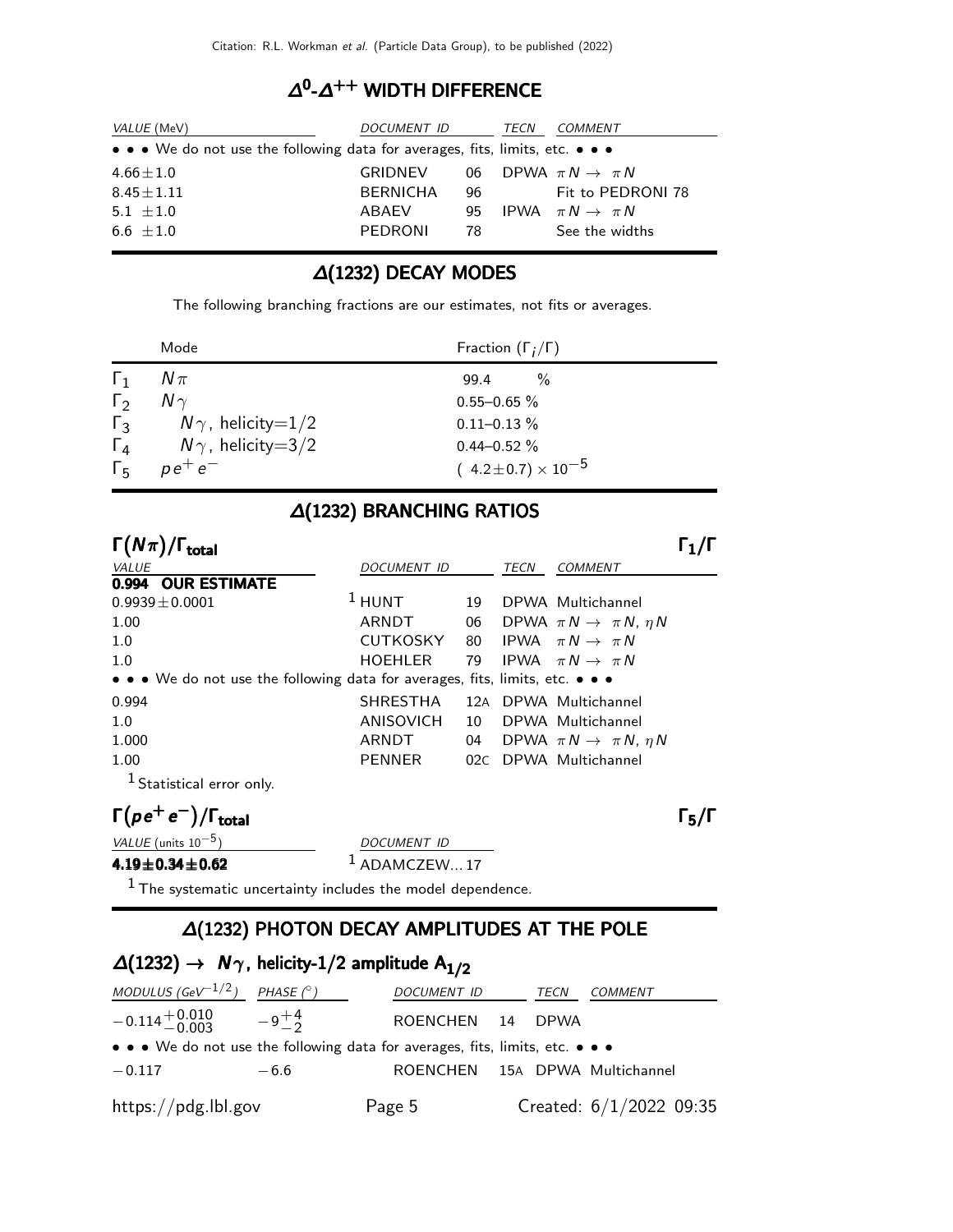# $\Delta(1232)$  →  $N\gamma$ , helicity-3/2 amplitude  $A_{3/2}$

| MODULUS (GeV $^{-1/2}$ ) PHASE (° )                                           |     | DOCUMENT ID                    | TECN | COMMENT |
|-------------------------------------------------------------------------------|-----|--------------------------------|------|---------|
| $-0.229 + 0.003 + 0.3 + 0.3$<br>$-0.4$ $3 + 0.3$                              |     | ROENCHEN 14 DPWA               |      |         |
| • • • We do not use the following data for averages, fits, limits, etc. • • • |     |                                |      |         |
| $-0.226$                                                                      | 2.8 | ROENCHEN 15A DPWA Multichannel |      |         |

#### ∆(1232) BREIT-WIGNER PHOTON DECAY AMPLITUDES

Papers on  $\gamma$  N amplitudes predating 1981 may be found in our 2006 edition, Journal of Physics **G33** 1 (2006).

# $\Delta(1232)$  →  $N_{\gamma}$ , helicity-1/2 amplitude  $A_{1/2}$

| VALUE (GeV $-1/2$ )                                                           | DOCUMENT ID                                                |     | TECN | <b>COMMENT</b>                                                  |
|-------------------------------------------------------------------------------|------------------------------------------------------------|-----|------|-----------------------------------------------------------------|
| $-0.142$ to $-0.129$ ( $\approx -0.135$ ) OUR ESTIMATE                        |                                                            |     |      |                                                                 |
| $-0.146 \pm 0.002$                                                            | $1$ HUNT                                                   | 19  |      | DPWA Multichannel                                               |
| $-0.131 \pm 0.004$                                                            | ANISOVICH 12A DPWA Multichannel                            |     |      |                                                                 |
| $-0.139 \pm 0.002$                                                            | <sup>1</sup> WORKMAN 12A DPWA $\gamma N \rightarrow N \pi$ |     |      |                                                                 |
| $-0.139 \pm 0.004$                                                            | $1$ DUGGER                                                 |     |      | 07 DPWA $\gamma N \rightarrow \pi N$                            |
| $-0.137 \pm 0.005$                                                            | AHRENS                                                     |     |      | 04A DPWA $\vec{\gamma} \vec{p} \rightarrow N \pi$               |
| $-0.1357 \pm 0.0013 \pm 0.0037$                                               | BLANPIED                                                   |     |      | 01 LEGS $\gamma p \rightarrow p \gamma$ , $p \pi^0$ , $n \pi^+$ |
| $-0.131 \pm 0.001$                                                            | $1$ BECK                                                   |     |      | 00 IPWA $\vec{\gamma} p \rightarrow p \pi^0$ , $n \pi^+$        |
| $-0.140 \pm 0.005$                                                            | KAMALOV                                                    |     |      | 99 DPWA $\gamma N \rightarrow \pi N$                            |
| $-0.1294 \pm 0.0013$                                                          | HANSTEIN                                                   |     |      | 98 IPWA $\gamma N \to \pi N$                                    |
| $-0.1278 \pm 0.0012$                                                          | <b>DAVIDSON</b>                                            |     |      | 97 DPWA $\gamma N \rightarrow \pi N$                            |
| • • • We do not use the following data for averages, fits, limits, etc. • • • |                                                            |     |      |                                                                 |
| $-0.137 \pm 0.001$                                                            | <sup>1</sup> SHRESTHA 12A DPWA Multichannel                |     |      |                                                                 |
| $-0.136 \pm 0.005$                                                            | ANISOVICH                                                  | 10  |      | DPWA Multichannel                                               |
| $-0.140$                                                                      | DRECHSEL                                                   |     |      | 07 DPWA $\gamma N \rightarrow \pi N$                            |
| $-0.129 \pm 0.001$                                                            | ARNDT                                                      | 02  |      | DPWA $\gamma p \rightarrow N \pi$                               |
| $-0.128$                                                                      | PENNER                                                     | 02D |      | DPWA Multichannel                                               |
| $-0.1312$                                                                     | HANSTEIN                                                   | 98  |      | DPWA $\gamma N \rightarrow \pi N$                               |
| <sup>1</sup> Statistical error only.                                          |                                                            |     |      |                                                                 |

# $\Delta(1232)$  →  $N_{\gamma}$ , helicity-3/2 amplitude  $A_{3/2}$

| VALUE (GeV $^{-1/2}$ )                                 | DOCUMENT ID                     |    | <b>TECN</b> | <b>COMMENT</b>                                        |
|--------------------------------------------------------|---------------------------------|----|-------------|-------------------------------------------------------|
| $-0.262$ to $-0.248$ ( $\approx -0.255$ ) OUR ESTIMATE |                                 |    |             |                                                       |
| $-0.250 \pm 0.002$                                     | $1$ HUNT                        | 19 |             | DPWA Multichannel                                     |
| $-0.254 \pm 0.005$                                     | ANISOVICH 12A DPWA Multichannel |    |             |                                                       |
| $-0.262 \pm 0.003$                                     | <b>WORKMAN</b>                  |    |             | 12A DPWA $\gamma N \to N \pi$                         |
| $-0.258 \pm 0.005$                                     | DUGGER                          | 07 |             | DPWA $\gamma N \rightarrow \pi N$                     |
| $-0.256 \pm 0.003$                                     | AHRENS                          |    |             | 04A DPWA $\vec{\gamma} \vec{p} \rightarrow N \pi$     |
| $-0.2669 \pm 0.0016 \pm 0.0078$                        | <b>BLANPIED</b>                 | 01 |             | LEGS $\gamma p \to p \gamma$ , $p \pi^0$ , $n \pi^+$  |
| $-0.251 + 0.001$                                       | BECK                            | 00 |             | IPWA $\vec{\gamma} p \rightarrow p \pi^0$ , $n \pi^+$ |
| $-0.258 \pm 0.006$                                     | KAMALOV                         | 99 |             | DPWA $\gamma N \rightarrow \pi N$                     |
| $-0.2466 \pm 0.0013$                                   | <b>HANSTEIN</b>                 | 98 |             | IPWA $\gamma N \rightarrow \pi N$                     |
| $-0.2524 + 0.0013$                                     | <b>DAVIDSON</b>                 | 97 |             | DPWA $\gamma N \rightarrow \pi N$                     |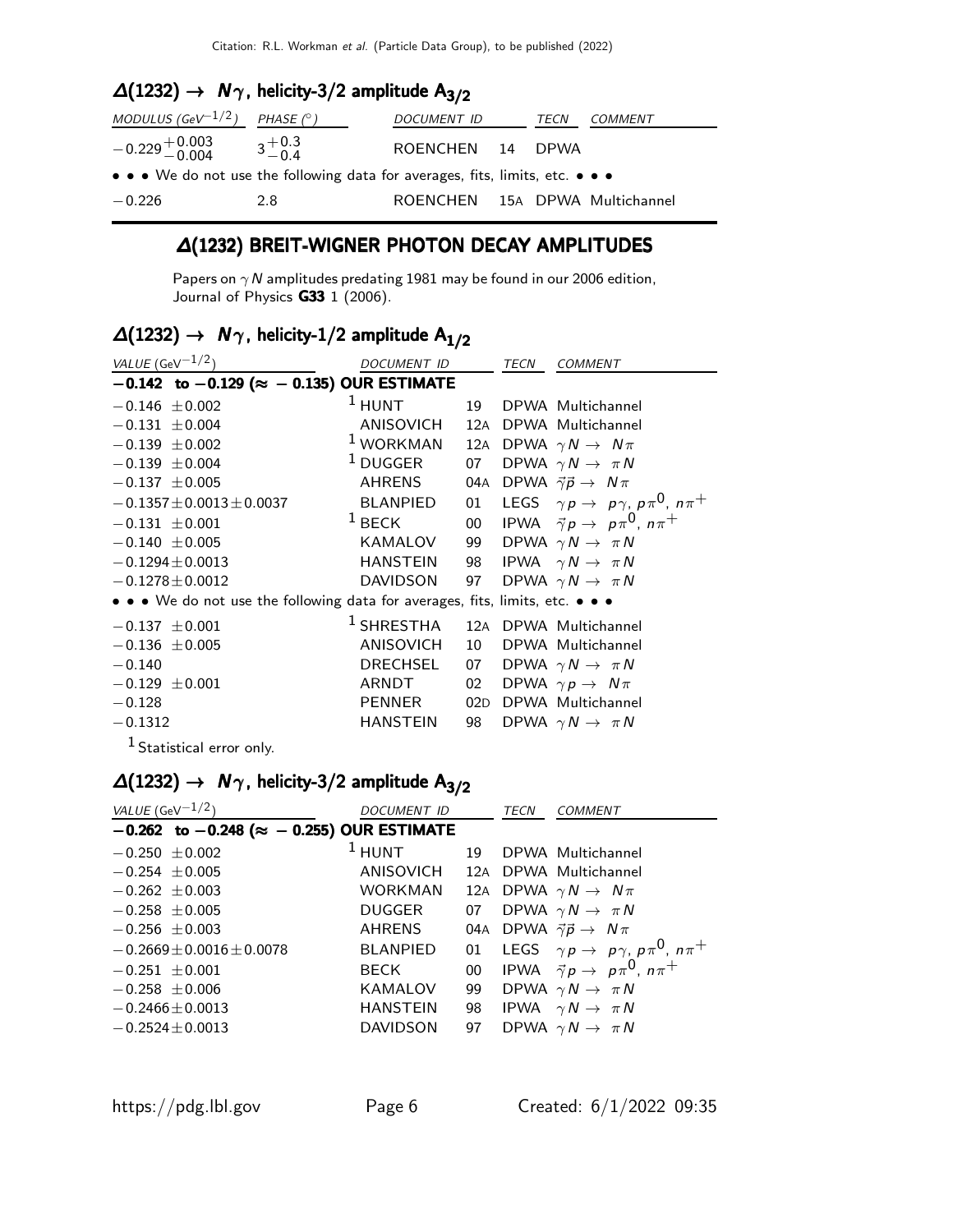• • • We do not use the following data for averages, fits, limits, etc. • • •

| $-0.251 \pm 0.001$                                                                                                                                                                                                                                                                        |          | <sup>1</sup> SHRESTHA 12A DPWA Multichannel |  |
|-------------------------------------------------------------------------------------------------------------------------------------------------------------------------------------------------------------------------------------------------------------------------------------------|----------|---------------------------------------------|--|
| $-0.267 \pm 0.008$                                                                                                                                                                                                                                                                        |          | ANISOVICH 10 DPWA Multichannel              |  |
| $-0.265$                                                                                                                                                                                                                                                                                  |          | DRECHSEL 07 DPWA $\gamma N \to \pi N$       |  |
| $-0.243 \pm 0.001$                                                                                                                                                                                                                                                                        |          | ARNDT 02 DPWA $\gamma p \to N \pi$          |  |
| $-0.247$                                                                                                                                                                                                                                                                                  | PENNER   | 02D DPWA Multichannel                       |  |
| $-0.2522$                                                                                                                                                                                                                                                                                 | HANSTEIN | 98 DPWA $\gamma N \to \pi N$                |  |
| $\sim$ 1.4. $\sim$ . $\sim$ . $\sim$ . $\sim$ . $\sim$ . $\sim$ . $\sim$ . $\sim$ . $\sim$ . $\sim$ . $\sim$ . $\sim$ . $\sim$ . $\sim$ . $\sim$ . $\sim$ . $\sim$ . $\sim$ . $\sim$ . $\sim$ . $\sim$ . $\sim$ . $\sim$ . $\sim$ . $\sim$ . $\sim$ . $\sim$ . $\sim$ . $\sim$ . $\sim$ . |          |                                             |  |

1 Statistical error only.

| $\Delta(1232) \rightarrow N\gamma$ , $E_2/M_1$ ratio |  |  |  |
|------------------------------------------------------|--|--|--|
|------------------------------------------------------|--|--|--|

| DOCUMENT ID                                            |           | TECN | <b>COMMENT</b>                                                                                                            |
|--------------------------------------------------------|-----------|------|---------------------------------------------------------------------------------------------------------------------------|
| $-0.030$ to $-0.020$ ( $\approx -0.025$ ) OUR ESTIMATE |           |      |                                                                                                                           |
| <b>AHRENS</b>                                          | 04A       |      | DPWA $\vec{\gamma} \vec{p} \rightarrow N \pi$                                                                             |
| ARNDT                                                  | 02        |      | DPWA $\gamma p \rightarrow N \pi$                                                                                         |
| <b>BLANPIED</b>                                        | 01        |      | LEGS $\gamma p \rightarrow p \gamma$ , $p \pi^0$ , $n \pi^+$                                                              |
| <b>GALLER</b>                                          | 01        |      | DPWA $\gamma p \rightarrow \gamma p$                                                                                      |
| BECK                                                   | $00\,$    |      | IPWA $\vec{\gamma} p \rightarrow p \pi^0$ , $n \pi^+$                                                                     |
| <b>HANSTEIN</b>                                        |           |      | IPWA $\gamma N \rightarrow \pi N$                                                                                         |
|                                                        |           |      |                                                                                                                           |
| DAVIDSON                                               | 97        |      | DPWA $\gamma N \rightarrow \pi N$                                                                                         |
|                                                        |           |      |                                                                                                                           |
| <b>DRECHSEL</b>                                        | 07        |      | DPWA $\gamma N \rightarrow \pi N$                                                                                         |
| <b>PENNER</b>                                          | 02D       |      | DPWA Multichannel                                                                                                         |
| <b>HANSTEIN</b>                                        | 98        |      | DPWA $\gamma N \rightarrow \pi N$                                                                                         |
| BECK                                                   | 97        |      | IPWA $\gamma N \rightarrow \pi N$                                                                                         |
| <b>BLANPIED</b>                                        |           |      | DPWA $\gamma N \rightarrow \pi N$ , $\gamma N$                                                                            |
|                                                        | $1$ ARNDT |      | 98<br>97 IPWA $\gamma N \to \pi N$<br>• • • We do not use the following data for averages, fits, limits, etc. • • •<br>97 |

 $<sup>1</sup>$  This ARNDT 97 value is very sensitive to the database being fitted. The result is from a</sup> fit to the full pion photoproduction database, apart from the BLANPIED 97 cross-section measurements.

### $\Delta(1232) \rightarrow N\gamma$ , absolute value of  $E_2/M_1$  ratio at pole

| <i>VALUE</i>                                                                                                          | <i>DOCUMENT ID</i>                             | TECN | <b>COMMENT</b>                       |
|-----------------------------------------------------------------------------------------------------------------------|------------------------------------------------|------|--------------------------------------|
| $\bullet \bullet \bullet$ We do not use the following data for averages, fits, limits, etc. $\bullet \bullet \bullet$ |                                                |      |                                      |
| $0.065 \pm 0.007$                                                                                                     | ARNDT 97 DPWA $\gamma N \to \pi N$             |      |                                      |
| 0.058                                                                                                                 | HANSTEIN 96 DPWA $\gamma N \to \pi N$          |      |                                      |
| $\Delta(1232) \rightarrow N\gamma$ , phase of $E_2/M_1$ ratio at pole<br>VALUE                                        | DOCUMENT ID TECN                               |      | <b>COMMENT</b>                       |
| • • • We do not use the following data for averages, fits, limits, etc. • • •                                         |                                                |      |                                      |
| $-122 \pm 5$<br>$-127.2$                                                                                              | ARNDT<br>HANSTEIN 96 DPWA $\gamma N \to \pi N$ |      | 97 DPWA $\gamma N \rightarrow \pi N$ |

#### ∆(1232) MAGNETIC MOMENTS

### $\Delta(1232)^{++}$  MAGNETIC MOMENT

The values are extracted from UCLA and SIN data on  $\pi^+ p$  bremsstrahlung using a variety of different theoretical approximations and methods. Our estimate is only a rough guess of the range we expect the moment to lie within.<br>VALUE  $(\mu_N)$  DOCUMENT ID TECN COMMENT DOCUMENT ID TECN COMMENT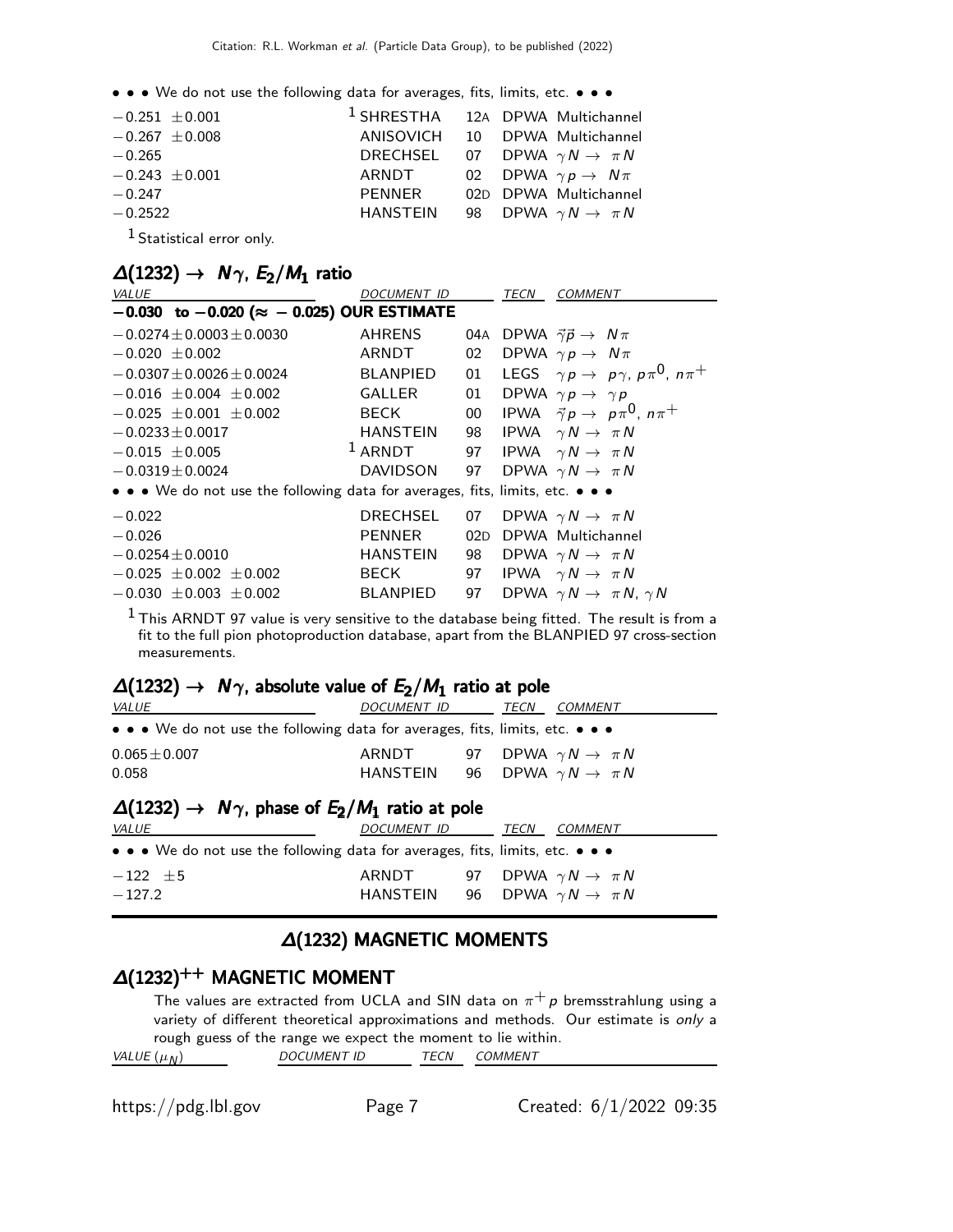• • • We do not use the following data for averages, fits, limits, etc. • • •

| $6.14 \pm 0.51$          | LOPEZCAST01 DPWA $\pi^+ p \rightarrow \pi^+ p \gamma$ |                 |                                                       |
|--------------------------|-------------------------------------------------------|-----------------|-------------------------------------------------------|
| $4.52 \pm 0.50 \pm 0.45$ | BOSSHARD 91                                           |                 | $\pi^+ p \rightarrow \pi^+ p \gamma$ (SIN data)       |
| 3.7 to 4.2               | LIN                                                   | 91B             | $\pi^+ p \to \pi^+ p \gamma$ (from UCLA data)         |
| 4.6 to 4.9               | I IN                                                  | 91 <sub>B</sub> | $\pi^+$ $p \to \pi^+$ $p\gamma$ (from SIN data)       |
| 5.6 to 7.5               | <b>WITTMAN</b>                                        | 88              | $\pi^+ p \to \pi^+ p \gamma$ (from UCLA data)         |
| 6.9 to 9.8               | HELLER                                                | -87             | $\pi^+ p \rightarrow \pi^+ p \gamma$ (from UCLA data) |
| 4.7 to 6.7               | <b>NEFKENS</b>                                        | -78             | $\pi^+$ $p \to \pi^+$ $p\gamma$ (UCLA data)           |

# $\Delta(1232)^+$  MAGNETIC MOMENT

| VALUE $(\mu_N)$                                                                                                       | DOCUMENT ID                                                            | COMMENT |  |
|-----------------------------------------------------------------------------------------------------------------------|------------------------------------------------------------------------|---------|--|
| $\bullet \bullet \bullet$ We do not use the following data for averages, fits, limits, etc. $\bullet \bullet \bullet$ |                                                                        |         |  |
| $2.7^{+\,1.0}_{-\,1.3}\pm1.5\pm3$                                                                                     | <sup>1</sup> KOTULLA 02 $\gamma p \rightarrow p \pi^0 \gamma^{\prime}$ |         |  |

 $1$  The second error is systematic, the third is an estimate of theoretical uncertainties.

#### ∆(1232) REFERENCES

For early references, see Physics Letters 111B 1 (1982).

| <b>HUNT</b>     | 19  | PR C99 055205          | B.C. Hunt, D.M. Manley                    |                               |
|-----------------|-----|------------------------|-------------------------------------------|-------------------------------|
| ADAMCZEW        | 17  | PR C95 065205          | J. Adamczewski-Musch et al.               | (HADES Collab.)               |
| <b>ROENCHEN</b> | 15A | EPJ A51 70             | D. Roenchen et al.                        |                               |
| <b>PDG</b>      | 14  | CP C38 070001          | K. Olive et al.                           | (PDG Collab.)                 |
| <b>ROENCHEN</b> | 14  | EPJ A50 101            | D. Roenchen et al.                        |                               |
| Also            |     | EPJ A51 63 (errat.)    | D. Roenchen et al.                        |                               |
| <b>SVARC</b>    | 14  | PR C89 045205          | A. Svarc et al.                           | (RBI Zagreb, UNI Tuzla)       |
| ANISOVICH       | 12A | EPJ A48 15             | A.V. Anisovich et al.                     | (BONN, PNPI)                  |
| SHRESTHA        | 12A | PR C86 055203          | M. Shrestha, D.M. Manley                  | (KSU)                         |
| <b>WORKMAN</b>  | 12A | PR C86 015202          | R. Workman et al.                         | (GWU)                         |
| ANISOVICH       | 10  | EPJ A44 203            | A.V. Anisovich et al.                     | (BONN, PNPI)                  |
| <b>DRECHSEL</b> | 07  | EPJ A34 69             | D. Drechsel, S.S. Kamalov, L. Tiator      | (MAINZ, JINR)                 |
| <b>DUGGER</b>   | 07  | PR C76 025211          | M. Dugger et al.                          | (JLab CLAS Collab.)           |
| ARNDT           | 06  | PR C74 045205          | R.A. Arndt et al.                         | (GWU)                         |
| BREITSCHOP 06   |     | PL B639 424            | J. Breitschopf et al.                     | (TUBIN, HEBR, CSUS)           |
| <b>GRIDNEV</b>  | 06  | PAN 69 1542            | A.B. Gridney et al.                       | (PNPI, BONN, GWU)             |
| <b>PDG</b>      | 06  | JP G33 1               | W.-M. Yao et al.                          | (PDG Collab.)                 |
| <b>AHRENS</b>   | 04A | EPJ A21 323            | J. Ahrens <i>et al.</i>                   | (A2 Collab.)                  |
| ARNDT           | 04  | PR C69 035213          | R.A. Arndt et al.                         | (GWU, TRIU)                   |
| <b>ARNDT</b>    | 02  | PR C66 055213          | R. A. Arndt et al.                        | (GWU)                         |
| KOTULLA         | 02  | PRL 89 272001          | M. Kotulla et al.                         | (MAMI TAPS Collab.)           |
| <b>PENNER</b>   | 02C | PR C66 055211          | G. Penner, U. Mosel                       | (GIES)                        |
| <b>PENNER</b>   | 02D | PR C66 055212          | G. Penner, U. Mosel                       | (GIES)                        |
| <b>BLANPIED</b> | 01  | PR C64 025203          | G. Blanpied et al.                        | (BNL LEGS Collab.)            |
| <b>GALLER</b>   | 01  | PL B503 245            | G. Galler et al.                          | (Mainz LARA Collab.)          |
| LOPEZCAST       | 01  | PL B517 339            | G. Lopez Castro, A. Mariano               |                               |
| Also            |     | NP A697 440            | G. Lopez Castro, A. Mariano               |                               |
| <b>BECK</b>     | 00  | PR C61 035204          | R. Beck et al.                            | (Mainz Microtron DAPHNE Col.) |
| KAMALOV         | 99  | PRL 83 4494            | S.S. Kamalov, S.N. Yang                   | (Taiwan U.)                   |
| <b>HANSTEIN</b> | 98  | NP A632 561            | O. Hanstein, D. Drechsel, L. Tiator       |                               |
| ARNDT           | 97  | PR C56 577             | R.A. Arndt, I.I. Strakovsky, R.L. Workman | (VPI)                         |
| <b>BECK</b>     | 97  | PRL 78 606             | R. Beck et al.                            | (MAINZ, SACL, PAVI, GLAS)     |
| Also            |     | PRL 79 4510            | R.L. Beck, H.P. Krahn                     | (MAINZ)                       |
| Also            |     | PRL 79 4512            | R.L. Beck, H.P. Krahn                     | (MAINZ)                       |
| Also            |     | PRL 79 4515 (erratum)  | R.L. Beck et al.                          | (MAINZ, SACL, PAVI, GLAS)     |
| <b>BLANPIED</b> | 97  | PRL 79 4337            | G.S. Blanpied et al.                      | (LEGS Collab.)                |
| <b>DAVIDSON</b> | 97  | PRL 79 4509            | R.M. Davidson, N.C.A. Mukhopadhyay        | (RPI)                         |
| <b>BERNICHA</b> | 96  | NP A597 623            | A. Bernicha, G. Lopez Castro, J. Pestieau | $(LOUV+)$                     |
| <b>HANSTEIN</b> | 96  | PL B385 45             | O. Hanstein, D. Drechsel, L. Tiator       | (MAINZ)                       |
| ABAEV           | 95  | ZPHY A352 85           | V.V. Abaev, S.P. Kruglov                  | (PNPI)                        |
| <b>HOEHLER</b>  | 93  | $\pi N$ Newsletter 9 1 | G. Hohler                                 | (KARL)                        |